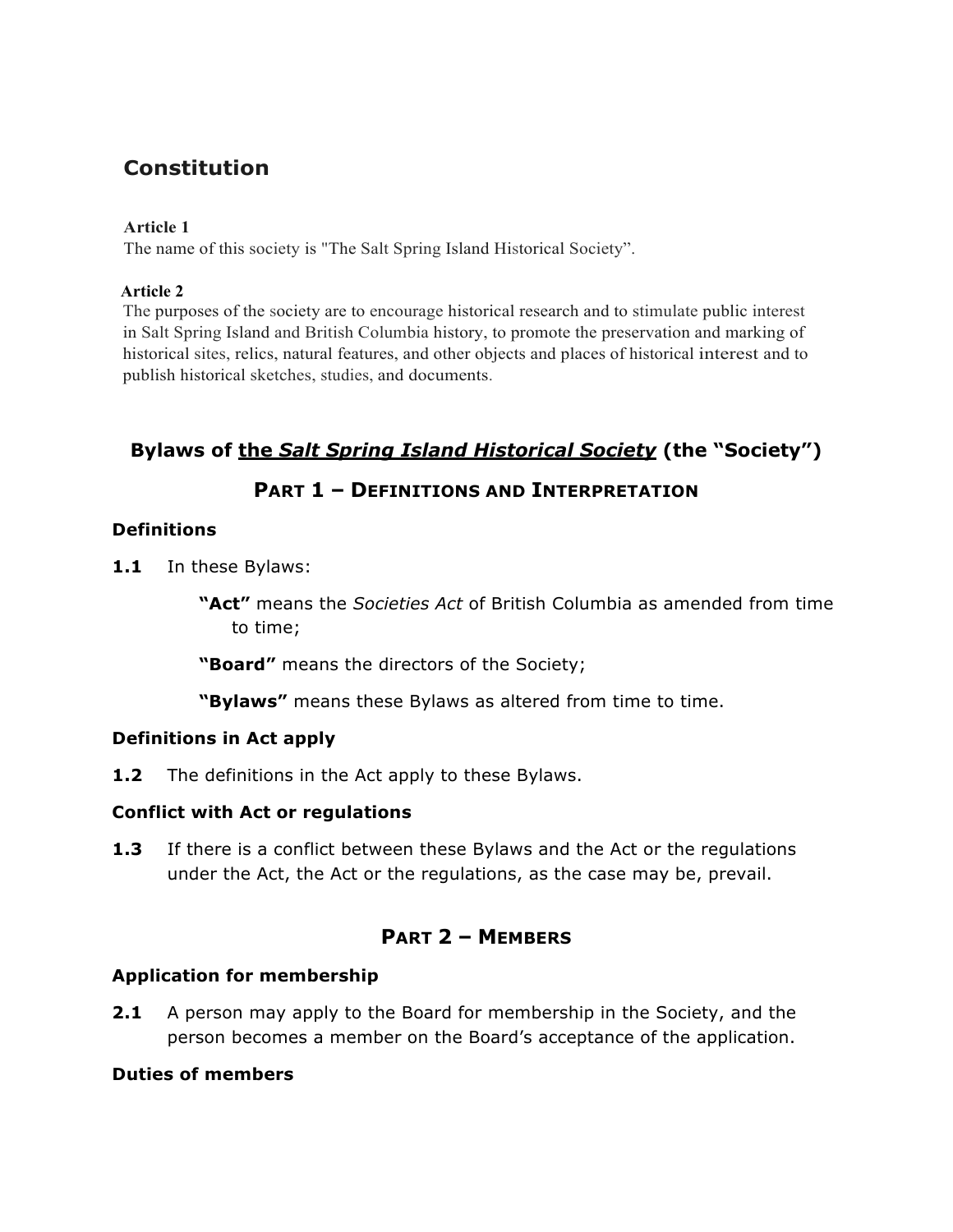**2.2** Every member must uphold the constitution of the Society and must comply with these Bylaws.

### **Amount of membership dues**

**2.3** The amount of the annual membership dues, if any, must be determined by the Board, to be ratified at the next AGM.

### **Membership and Honorary members**

- **2.4** The members of the society include those who have been designated honorary lifetime members and those persons who have paid their annual membership fees for the current membership year who have not ceased to be members.
- **2.5** Honorary lifetime members are those individuals who have been selected by the directors of the society in recognition of their many years of contribution and service to the society. Their selection as honorary members shall be announced at an annual general meeting of the society. Honorary members are not required to pay membership fees.

### **Member not in good standing**

**2.6** A member is not in good standing if the member fails to pay the member's annual membership dues, if any, and the member is not in good standing for so long as those dues remain unpaid.

### **Member not in good standing may not vote**

- **2.7** A voting member who is not in good standing
	- (a) may not vote at a general meeting, and
	- (b) is deemed not to be a voting member for the purpose of consenting to a resolution of the voting members.

### **Termination of membership if member not in good standing**

**2.8** A person's membership in the Society is terminated if the person is not in good standing for 6 consecutive months.

# **PART 3 – GENERAL MEETINGS OF MEMBERS**

### **Time and place of general meeting**

**3.1** A general meeting must be held at the time and place the Board determines.

## **Ordinary business at general meeting**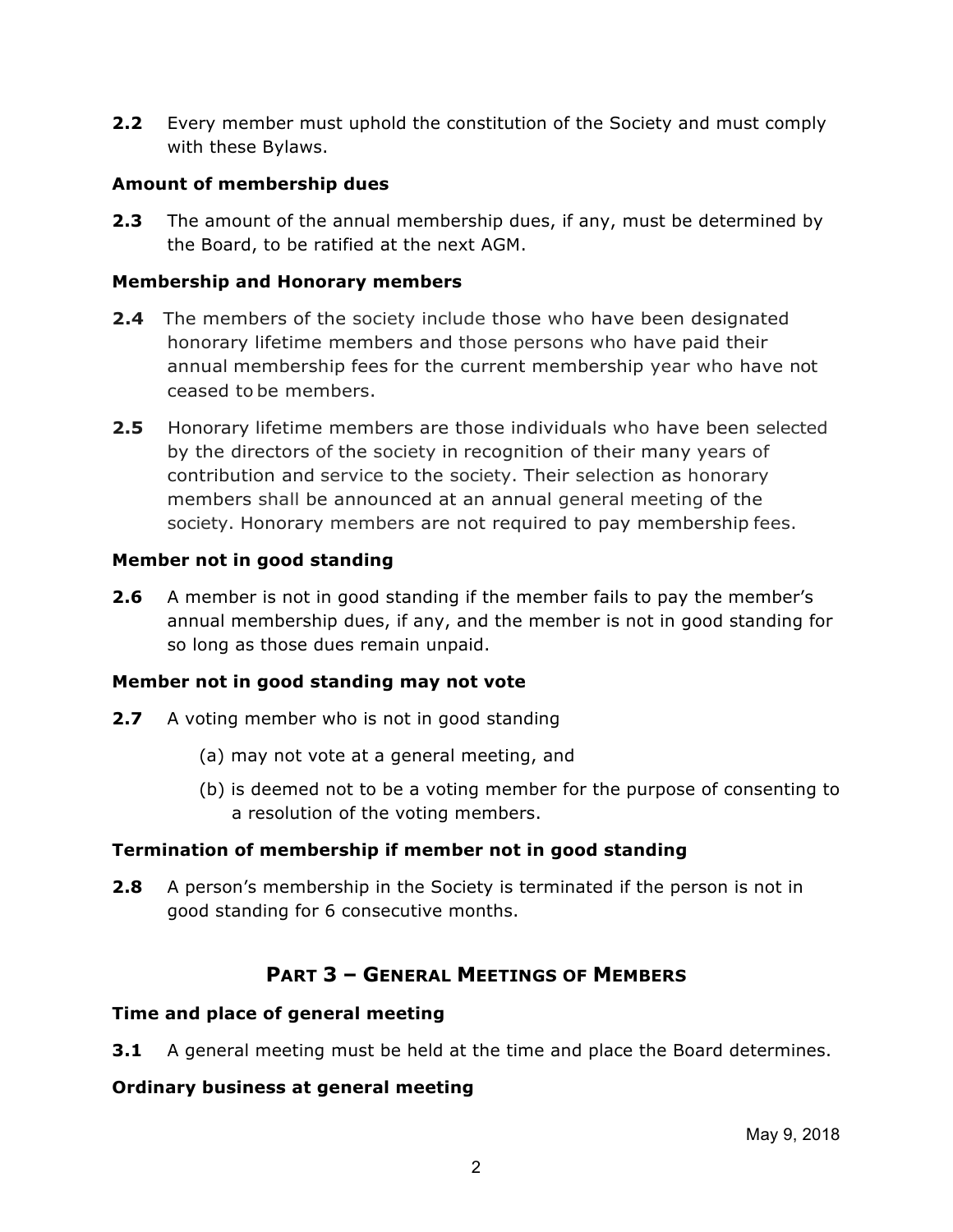- **3.2** At a general meeting, the following business is ordinary business:
	- (a) adoption of rules of order;
	- (b) consideration of any financial statements of the Society presented to the meeting;
	- (c) consideration of the reports, if any, of the directors or auditor;
	- (d) business arising out of a report of the directors not requiring the passing of a special resolution.

#### **Notice of special business**

**3.3** A notice of a general meeting must state the nature of any business, other than ordinary business, to be transacted at the meeting in sufficient detail to permit a member receiving the notice to form a reasoned judgment concerning that business.

### **Chair of general meeting**

- **3.4** The following individual is entitled to preside as the chair of a general meeting:
	- (a) the individual, if any, appointed by the Board to preside as the chair;
	- (b) if the Board has not appointed an individual to preside as the chair or the individual appointed by the Board is unable to preside as the chair,
		- (i) the president,
		- (ii) the vice-president, if the president is unable to preside as the chair, or
		- (iii) one of the other directors present at the meeting, if both the president and vice-president are unable to preside as the chair.

#### **Alternate chair of general meeting**

**3.5** If there is no individual entitled under these Bylaws who is able to preside as the chair of a general meeting within 15 minutes from the time set for holding the meeting, the voting members who are present must elect an individual present at the meeting to preside as the chair.

### **Quorum required**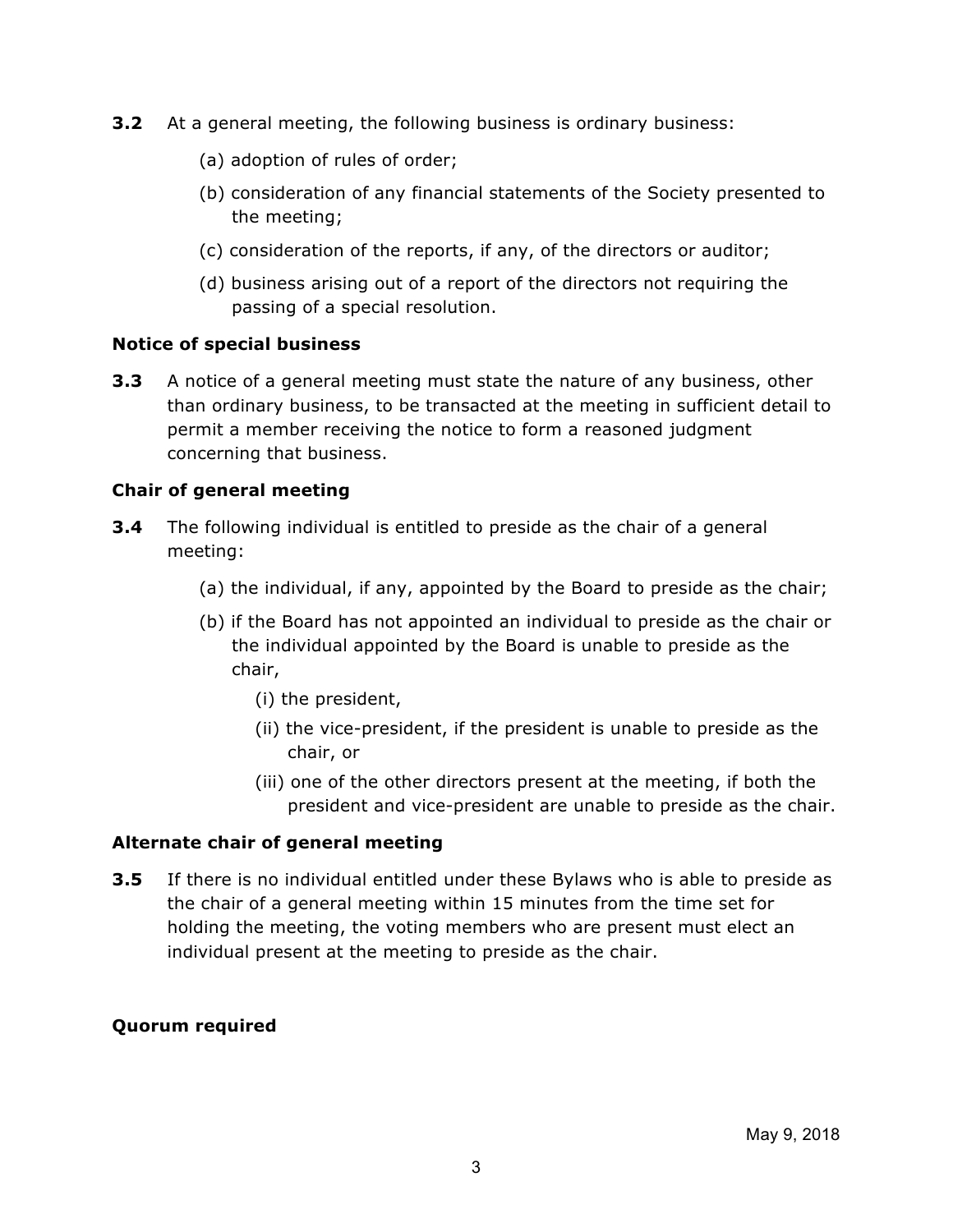**3.6** Business, other than the election of the chair of the meeting and the adjournment or termination of the meeting, must not be transacted at a general meeting unless a quorum of voting members is present.

### **Quorum for general meetings**

**3.7** The quorum for the transaction of business at a general meeting is 3 voting members or 10% of the voting members, whichever is greater.

## **Lack of quorum at commencement of meeting**

- **3.8** If, within 30 minutes from the time set for holding a general meeting, a quorum of voting members is not present,
	- (a) in the case of a meeting convened on the requisition of members, the meeting is terminated, and
	- (b) in any other case, the meeting stands adjourned until the next scheduled meeting, and if, at the continuation of the adjourned meeting, a quorum is not present within 30 minutes from the time set for holding the continuation of the adjourned meeting, the voting members who are present constitute a quorum for that meeting.

### **If quorum ceases to be present**

**3.9** If, at any time during a general meeting, there ceases to be a quorum of voting members present, business then in progress must be suspended until there is a quorum present or until the meeting is adjourned or terminated.

### **Adjournments by chair**

**3.10** The chair of a general meeting may, or, if so directed by the voting members at the meeting, must, adjourn the meeting from time to time and from place to place, but no business may be transacted at the continuation of the adjourned meeting other than business left unfinished at the adjourned meeting.

## **Notice of continuation of adjourned general meeting**

**3.11** It is not necessary to give notice of a continuation of an adjourned general meeting or of the business to be transacted at a continuation of an adjourned general meeting except that, when a general meeting is adjourned for 30 days or more, notice of the continuation of the adjourned meeting must be given.

### **Order of business at general meeting**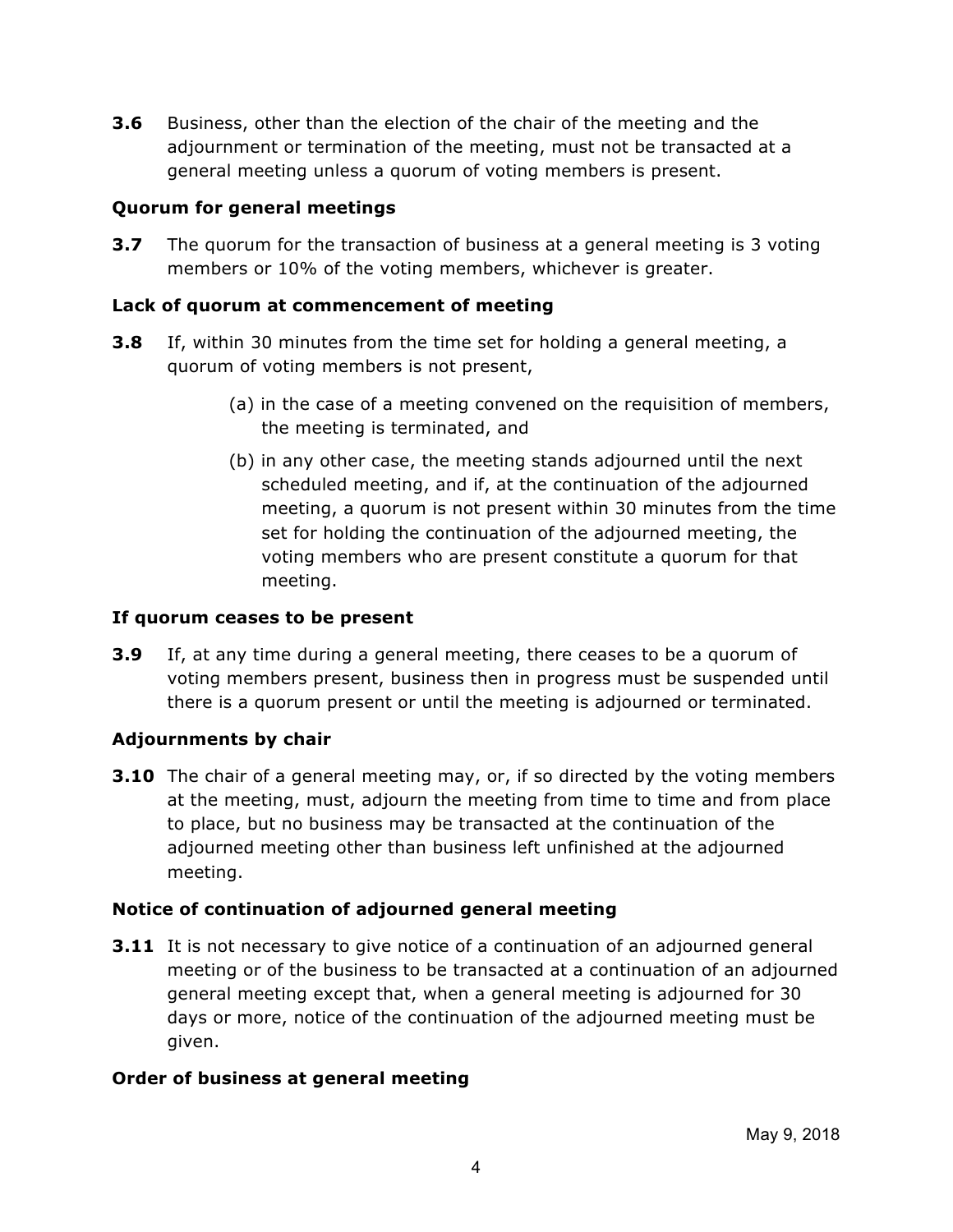#### **3.12** The order of business at a general meeting is as follows:

- (a) elect an individual to chair the meeting, if necessary;
- (b) determine that there is a quorum;
- (c) approve the agenda;
- (d) approve the minutes from the last general meeting;
- (e) deal with unfinished business from the last general meeting;
- (f) if the meeting is an annual general meeting,
	- (i) receive the directors' report on the financial statements of the Society for the previous financial year, and the auditor's report, if any, on those statements,
	- (ii) receive any other reports of directors' activities and decisions since the previous annual general meeting,
	- (iii) elect or appoint directors, and
	- (iv) appoint an auditor, if any,
	- (v) the bylaws or constitution may be amended at the AGM by a special resolution with 2/3 approval of the members present. Such proposed changes must be published in the notice of motion calling the AGM;
- (g) deal with new business, including any matters about which notice has been given to the members in the notice of meeting;
- (h) terminate the meeting.

### **Methods of voting**

**3.13** At a general meeting, voting must be by a show of hands, an oral vote or another method that adequately discloses the intention of the voting members, except that if, before or after such a vote, 2 or more voting members request a secret ballot or a secret ballot is directed by the chair of the meeting, voting must be by a secret ballot.

### **Announcement of result**

**3.14** The chair of a general meeting must announce the outcome of each vote and that outcome must be recorded in the minutes of the meeting.

### **Proxy voting not permitted**

**3.15** Voting by proxy is not permitted.

### **Matters decided at general meeting by ordinary resolution**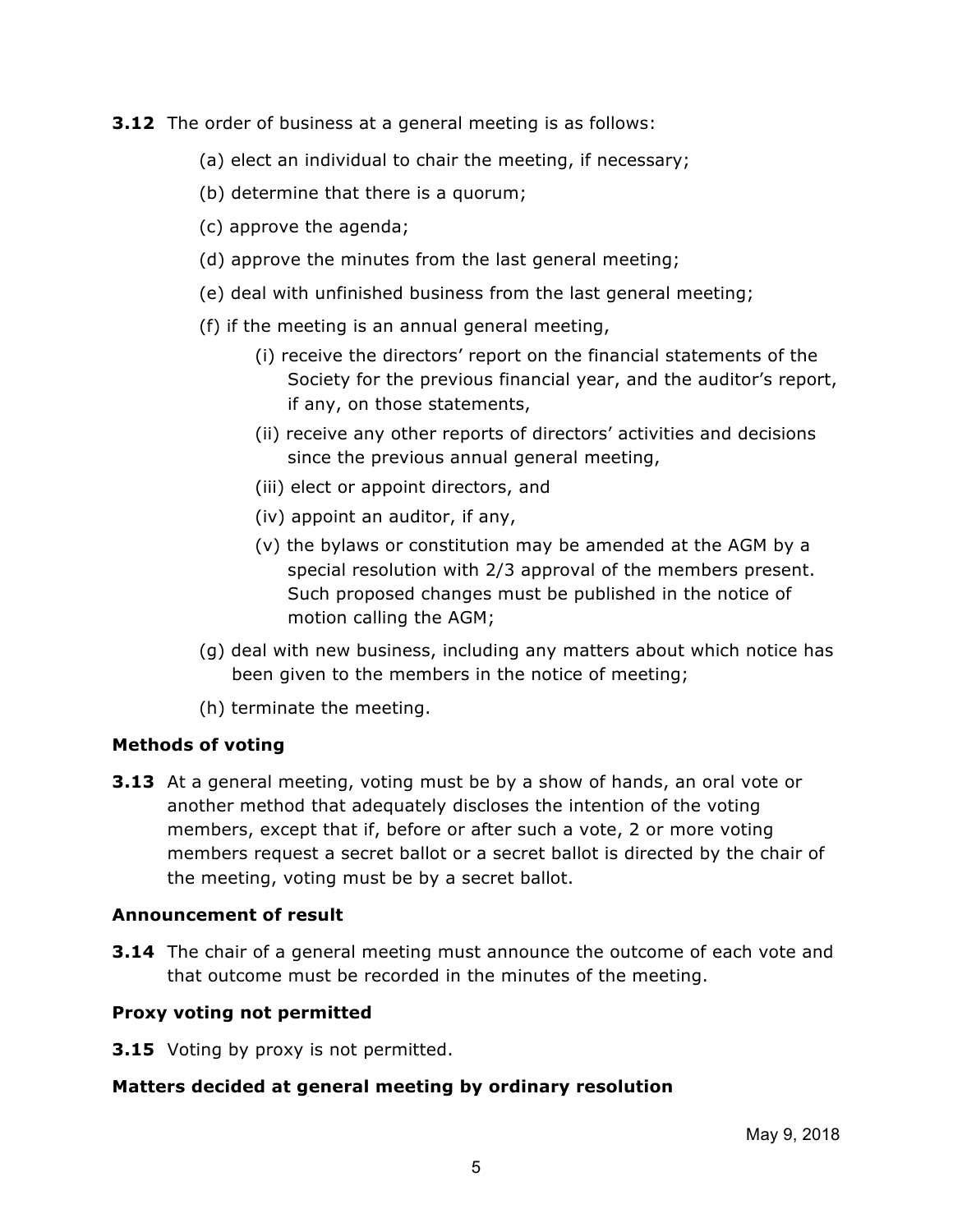**3.16** A matter to be decided at a general meeting must be decided by ordinary resolution unless the matter is required by the Act or these Bylaws to be decided by special resolution or by another resolution having a higher voting threshold than the threshold for an ordinary resolution.

# **PART 4 – DIRECTORS**

#### **Number of directors on Board**

**4.1** The Society must have no fewer than 3 and no more than 11 directors.

#### **Election or appointment of directors**

**4.2** At each annual general meeting, the voting members entitled to vote for the election or appointment of directors must elect or appoint the Board.

#### **Directors may fill casual vacancy on Board**

**4.3** The Board may, at any time, appoint a member as a director to fill a vacancy that arises on the Board as a result of the resignation, death or incapacity of a director during the director's term of office.

#### **Term of appointment of director filling casual vacancy**

**4.4** A director appointed by the Board to fill a vacancy ceases to be a director at the end of the unexpired portion of the term of office of the individual whose departure from office created the vacancy.

# **PART 5 – DIRECTORS' MEETINGS**

#### **Calling directors' meeting**

**5.1** A directors' meeting may be called by the president or by any 2 other directors.

#### **Notice of directors' meeting**

**5.2** At least 2 days' notice of a directors' meeting must be given unless all the directors agree to a shorter notice period.

#### **Proceedings valid despite omission to give notice**

**5.3** The accidental omission to give notice of a directors' meeting to a director, or the non-receipt of a notice by a director, does not invalidate proceedings at the meeting.

### **Conduct of directors' meetings**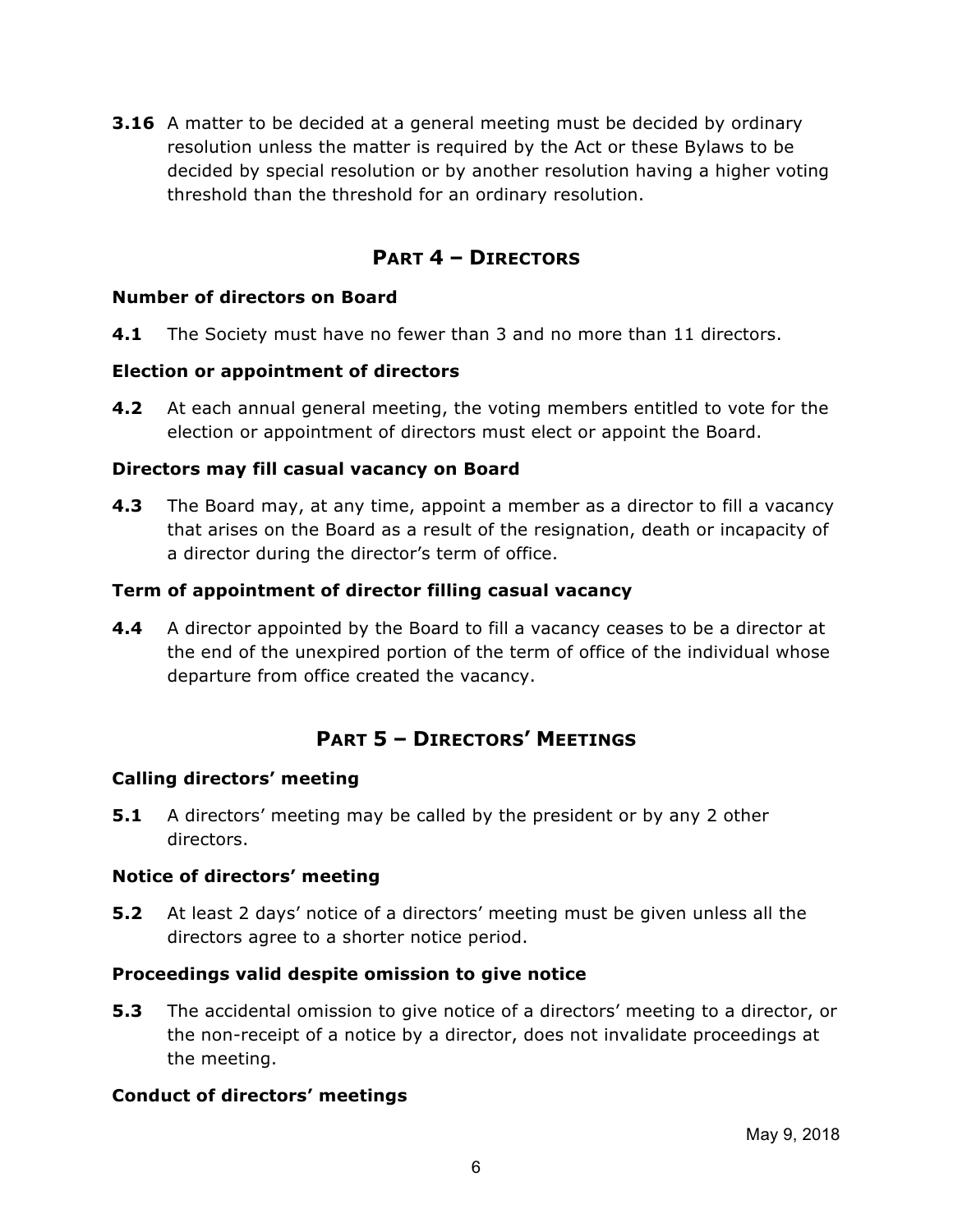**5.4** The directors may regulate their meetings and proceedings as they think fit.

## **Quorum of directors**

**5.5** The quorum for the transaction of business at a directors' meeting is a majority of the directors.

# **PART 6 – BOARD POSITIONS**

### **Election or appointment to Board positions**

- **6.1** Directors must be elected or appointed to the following Board positions, and a director, other than the president, may hold more than one position:
	- (a) president;
	- (b) vice-president;
	- (c) secretary;
	- (d) treasurer; (h) website coordinator.

(e) membership;

(g) archive liaison;

(f) program & publicity;

### **Directors at large**

**6.2** Directors who are elected or appointed to positions on the Board in addition to the positions described in these Bylaws are elected or appointed as directors at large.

## **Role of president**

**6.3** The president is the chair of the Board and is responsible for supervising the other directors in the execution of their duties.

## **Role of vice-president**

**6.4** The vice-president is the vice-chair of the Board and is responsible for carrying out the duties of the president if the president is unable to act.

### **Role of secretary**

- **6.5** The secretary is responsible for doing, or making the necessary arrangements for, the following:
	- (a) issuing notices of general meetings and directors' meetings;
	- (b) taking minutes of general meetings and directors' meetings;
	- (c) keeping the records of the Society in accordance with the Act;
	- (d) conducting the correspondence of the Board;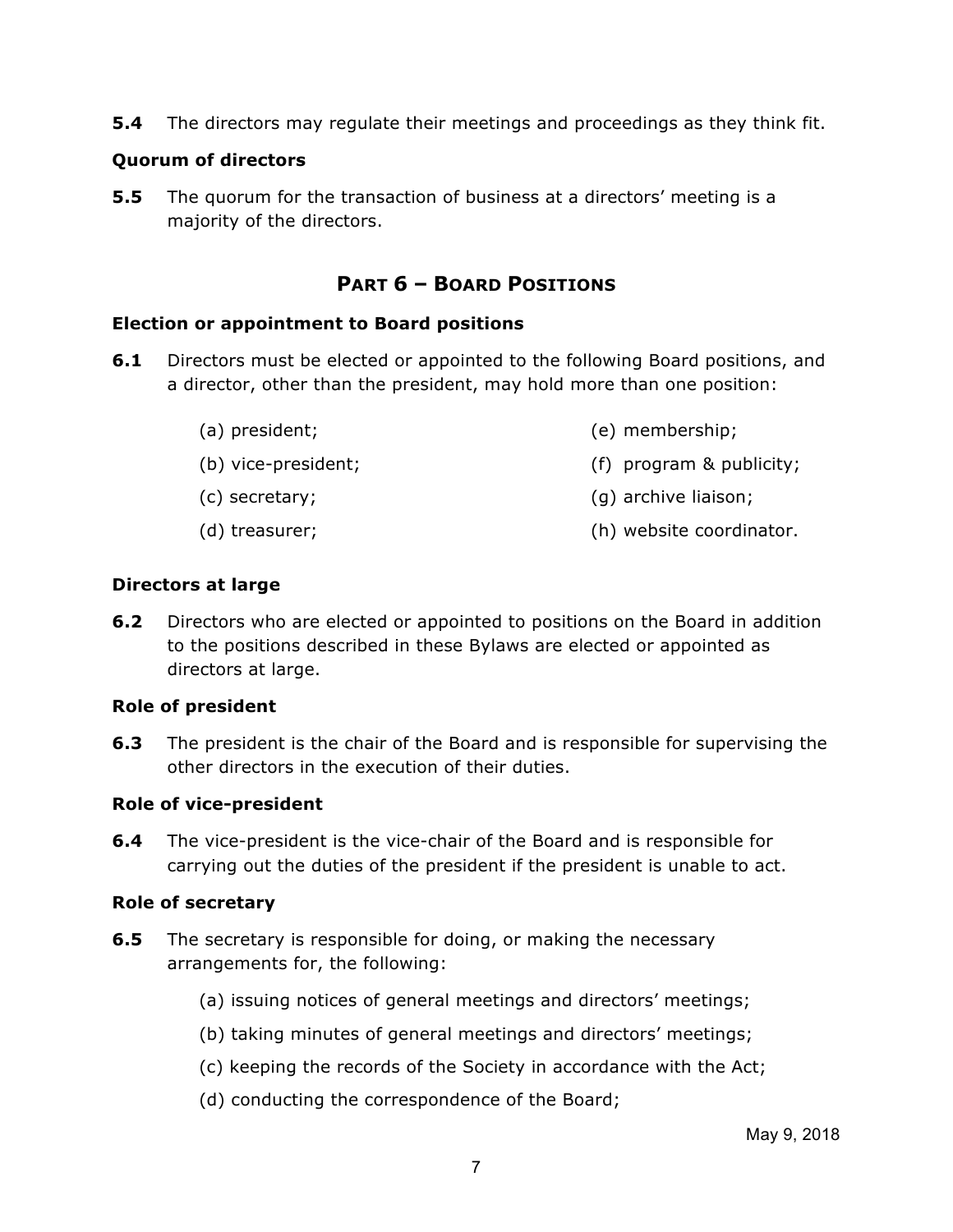(e) filing the annual report of the Society and making any other filings with the registrar under the Act.

### **Absence of secretary from meeting**

**6.6** In the absence of the secretary from a meeting, the Board must appoint another individual to act as secretary at the meeting.

### **Role of treasurer**

- **6.7** The treasurer is responsible for doing, or making the necessary arrangements for, the following:
	- (a) receiving and banking monies collected from the members or other sources;
	- (b) keeping accounting records in respect of the Society's financial transactions;
	- (c) preparing the Society's financial statements;
	- (d) making the Society's filings respecting taxes;
	- (e) providing financial reports to the Board on a regular basis.

# **PART 7 – REMUNERATION OF DIRECTORS AND SIGNING AUTHORITY**

### **Remuneration of directors**

**7.1** These Bylaws do not permit the Society to pay to a director remuneration for being a director, but the Society may, subject to the Act, pay remuneration to a director for services provided by the director to the Society in another capacity.

## **Signing authority**

- **7.2** A contract or other record to be signed by the Society must be signed on behalf of the Society
	- (a) by the president, together with one other director,
	- (b) if the president is unable to provide a signature, by the vice-president together with one other director,
	- (c) if the president and vice-president are both unable to provide signatures, by any 2 other directors, or
	- (d) in any case, by one or more individuals authorized by the Board to sign the record on behalf of the Society.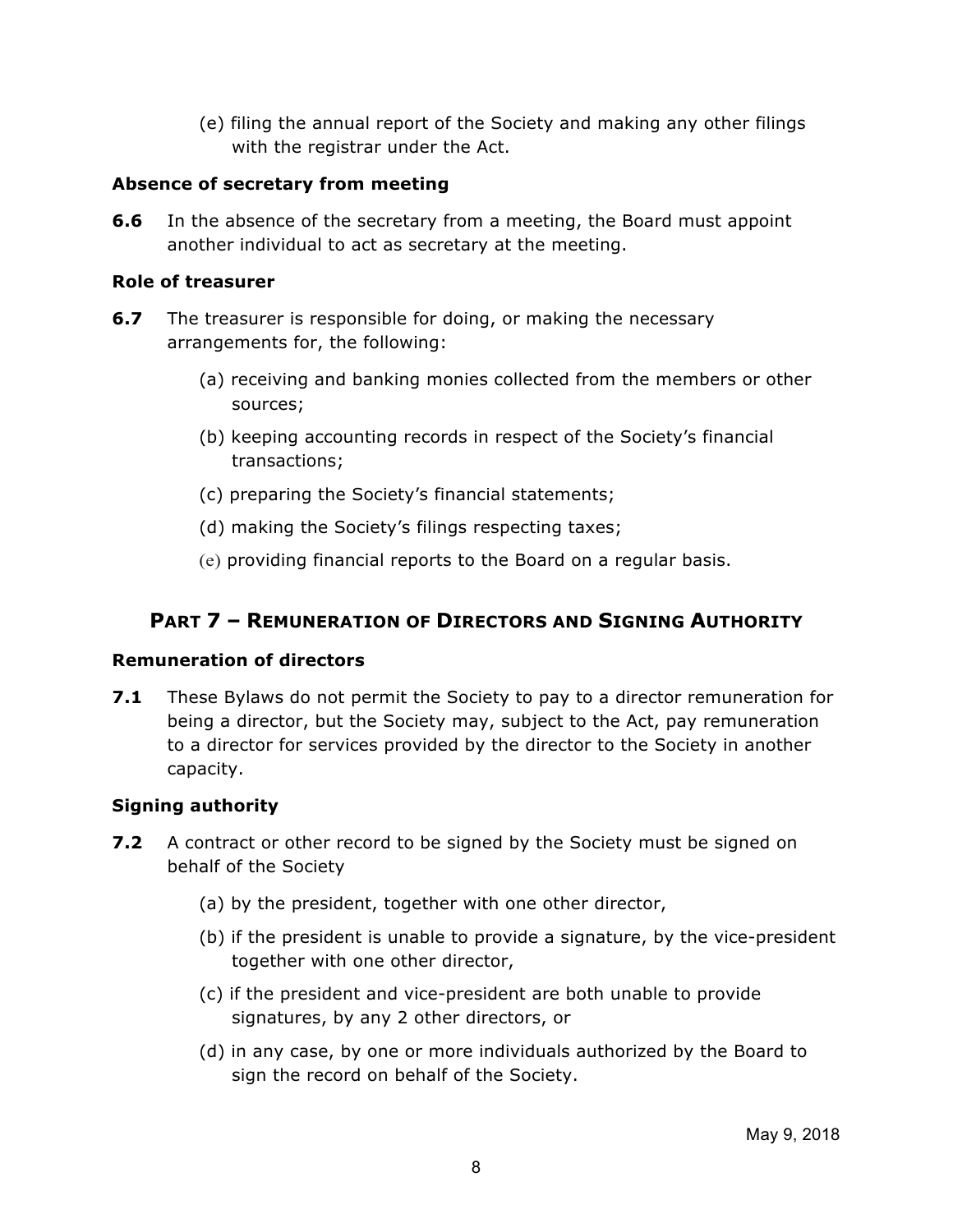# **Part 8 – Salt Spring Island Archives**

- **8.1** The Salt Spring Island Archives operates under the direction of the Salt Spring Island Historical Society. The Society is the parent body**.**
- **8.2** The archives coordinating committee (ACC) is appointed by the Board; this committee in turn, reports to the Board**.**

### **8.3** Finance:

- (a) The Archives operating budget as specified in the SSIHS annual budget will be administered by ACC.
- (b) Receipts for expenses will be presented to the treasurer.
- (c) The archives must spend any grant money received for the purposes outlined in the grant application.
- (d) All income generated by the Archives, such as earmarked donations, fees for copying, etc., is to be deposited in the SSIHS chequing account and credited to the Archives. The exception to this requirement is stated in section 8.3 (e) below.
- (e) Accruals of donations up to \$100 may be kept in petty cash in the Archives to be used at the discretion of the ACC.

# **Part - 9 Borrowing Powers**

**9.1** To carry out the purposes of the society, the directors may not borrow money without the agreement of the membership.

# **Part 10 - Dissolution of Society**

**10.1** In the event of the dissolution of the society and after payment or satisfaction of its debts, liabilities, and obligations, the remaining property and assets of the society, including any unexpended income, shall be transferred or donated to such society, corporation, or association in Canada having purposes in whole or in part similar or conducive to the purposes and objectives of the society and being recognized Canadian charitable or non-profit organization, as may be